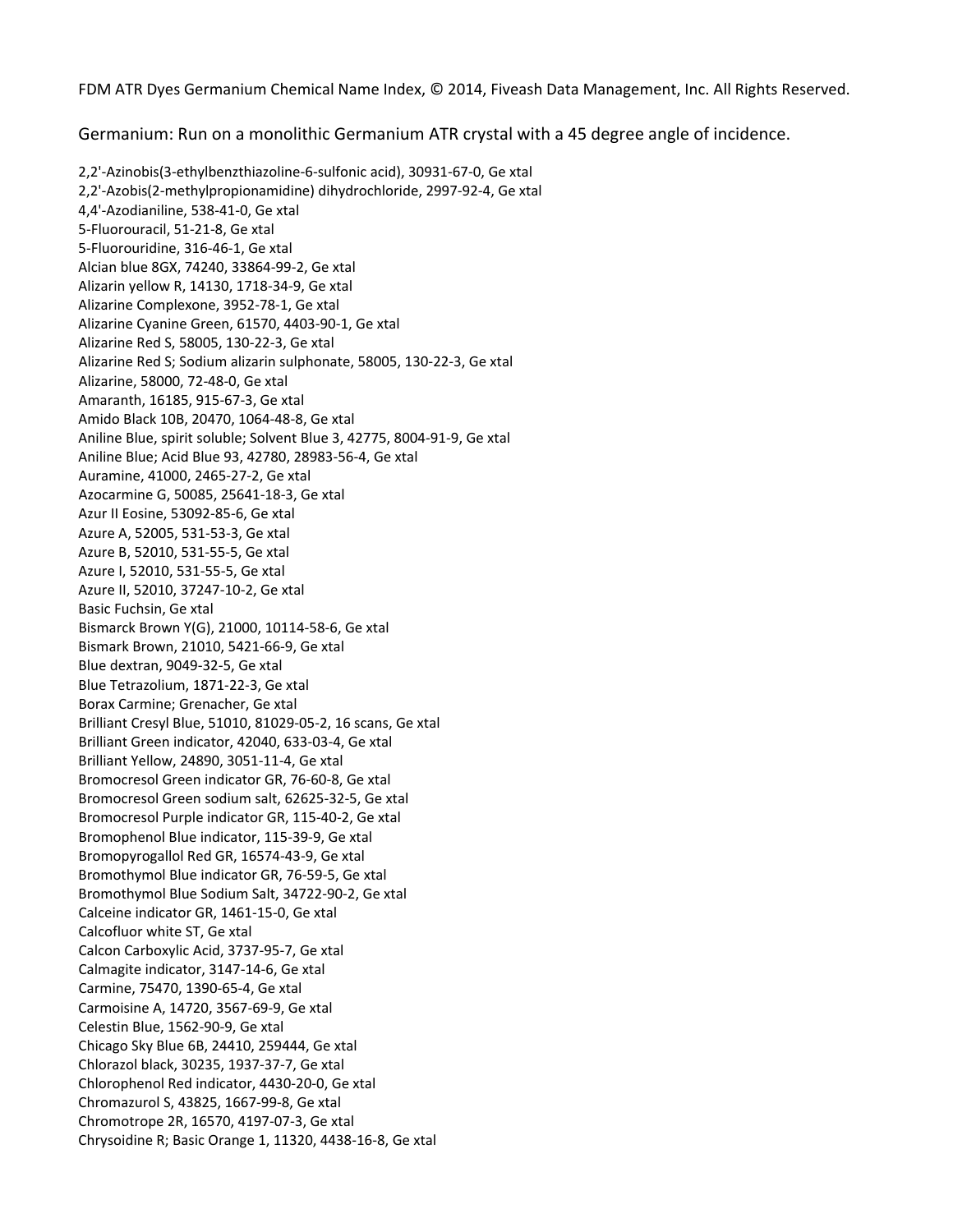Chrysoidine Y; Basic Orange 2, 11270, 532‐82‐1, Ge xtal Congo Red, 22120, 573‐58‐0, Ge xtal Coomasie Brilliant Blue R250, 42660, 6104‐59‐2, Ge xtal Day Glo D-063 Dark Red, Ge xtal Dimidium bromide, 518-67-2, Ge xtal Disperse yellow 7, 26090, 6300-37-4, Ge xtal Eosine Yellow, 45380, 17372-87-1, Ge xtal Eriochrome Black T, 14645, 1787-61-7, Ge xtal Eriochrome cyanine R GR, 43820, 3564-18-9, Ge xtal Fast Blue BB, 120-00-3, Ge xtal Fast Green FCF, 42053, 2353-45-9, Ge xtal Fast sulphon black, 26990, 3682-47-1, Ge xtal Fluorescein sodium salt, 45350, 518-47-8, Ge xtal Glutathione, reduced, 70-18-8, Ge xtal Light Green SF Yellowish; Acid Green 5, 42095, 5141-20-8, Ge xtal m-Cresol Purple indicator, 2302-01-7, Ge xtal Malachite green oxalate, 42000, 18015-76-4, Ge xtal May And Grunwalds Stain, 4535, 68988-92-1, Ge xtal Methyl Red indicator, 13020, 493-52-7, Ge xtal Naphthol blue black, 20470, 1064-48-8, Ge xtal Nigrosine, Acid Black 2, 50420, 8005-03-6, Ge xtal Nigrosine; Solvent Black 7, 50415, 8005-02-5, Ge xtal Nitroso-R Salt GR, 525-05-3, Ge xtal Orange G indicator, 16230, 1936-15-8, Ge xtal Creatinine Zinc Chloride, 11270, 16045‐72‐0, Ge xtal Cresol Red indicator GR, 1733‐12‐6, Ge xtal Crystal Violet, 42555, 548‐62‐9, Ge xtal Day Glo D‐041 Pink, Ge xtal Day Glo D‐098 Orange, Ge xtal Day Glo D‐286 Light Green, Ge xtal Day Glo D‐299 Yellow, Ge xtal Eosin Y disodium salt, 17372‐87‐1, Ge xtal Eosine Blue, 45400, 548‐24‐3, Ge xtal Eosine, 45386, 6359‐05‐3, Ge xtal Erioglaucine, 42090, 94082‐76‐5, Ge xtal Erythrosin B, 45430, 16423‐68‐0, Ge xtal Evans Blue, 314‐13‐6, Ge xtal Field Stain A, 26990, Ge xtal Field Stain B, Ge xtal Gentian Violet, 42555, 548‐62‐9, Ge xtal Giemsas Stain, 51811‐82‐6, Ge xtal Hydroxy Napthol Blue, 63451‐35‐4, Ge xtal Indigo Carmine, 73015, 860‐22‐0, Ge xtal Janus Green B, 11050, 2869‐83‐2, Ge xtal Leishmans Stain, 12627‐53‐1, Ge xtal Lissamine Green, 44025, Ge xtal Martius Yellow, 10315, 605‐69‐6, Ge xtal Metanil Yellow, 13065, 587‐98‐4, Ge xtal Morin, 6472‐38‐4, Ge xtal Naphthol Green B, 10020, 19381‐50‐1, Ge xtal New Fuchsin, 42520, 3248‐91‐7, Ge xtal Nile Blue Chloride, 51180, 2381‐85‐3, Ge xtal Nile Red, 7385‐67‐3, Ge xtal o‐Cresolphthalein, 596‐27‐0, Ge xtal Oil Red O, 26125, 14288‐70‐1, Ge xtal Orcein, 1400‐62‐0, Ge xtal